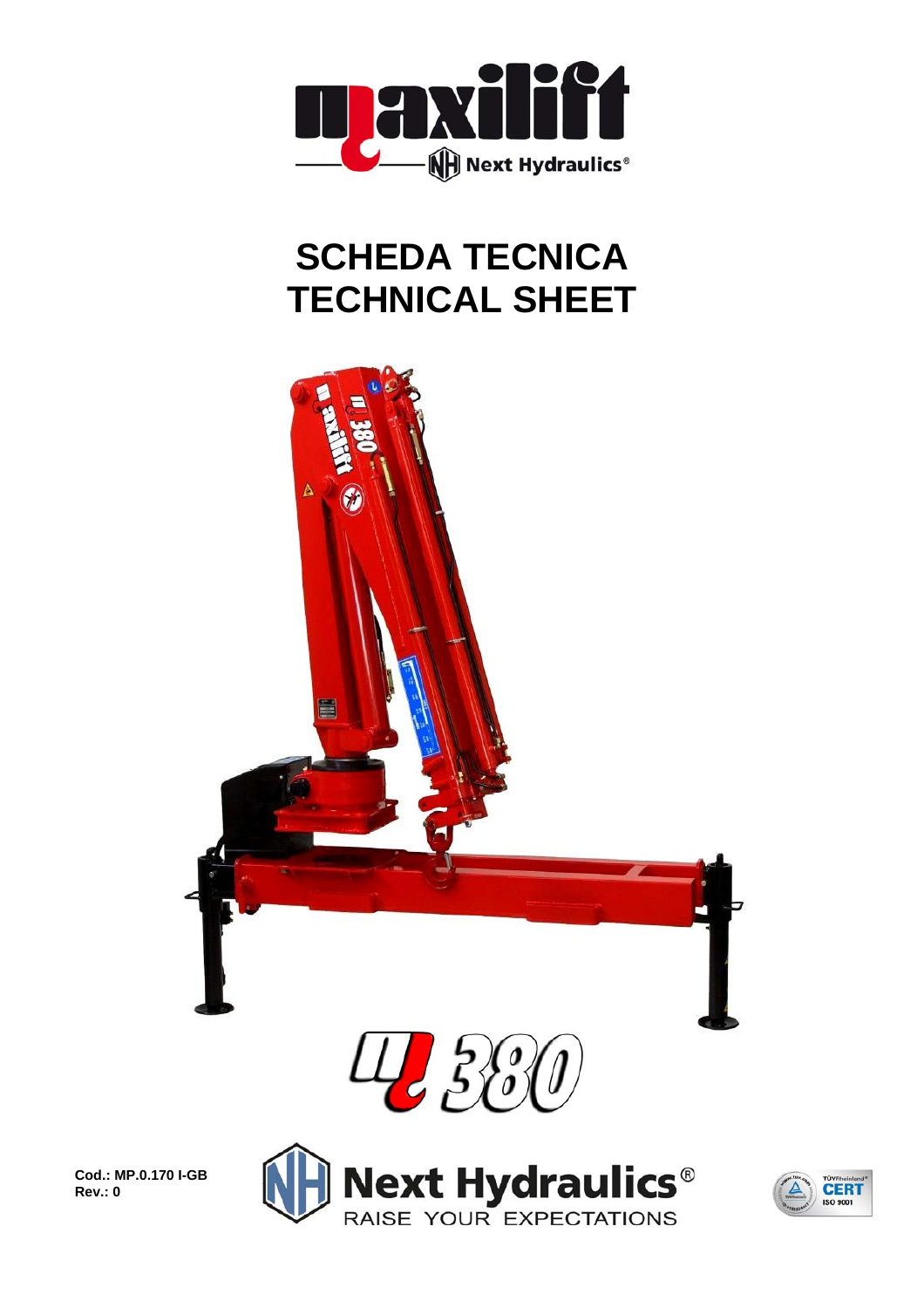





| <b>GRU - CRANE</b> | А   | в   | C    | D    | max  |  |
|--------------------|-----|-----|------|------|------|--|
| <b>ML 380.2</b>    | 680 | 160 | 1080 | 700  | 3650 |  |
| <b>ML 380.3</b>    | 680 | 130 | 1170 | 1000 | 4720 |  |
| <b>ML 380.4</b>    | 680 | 220 | 1230 | 1350 | 5790 |  |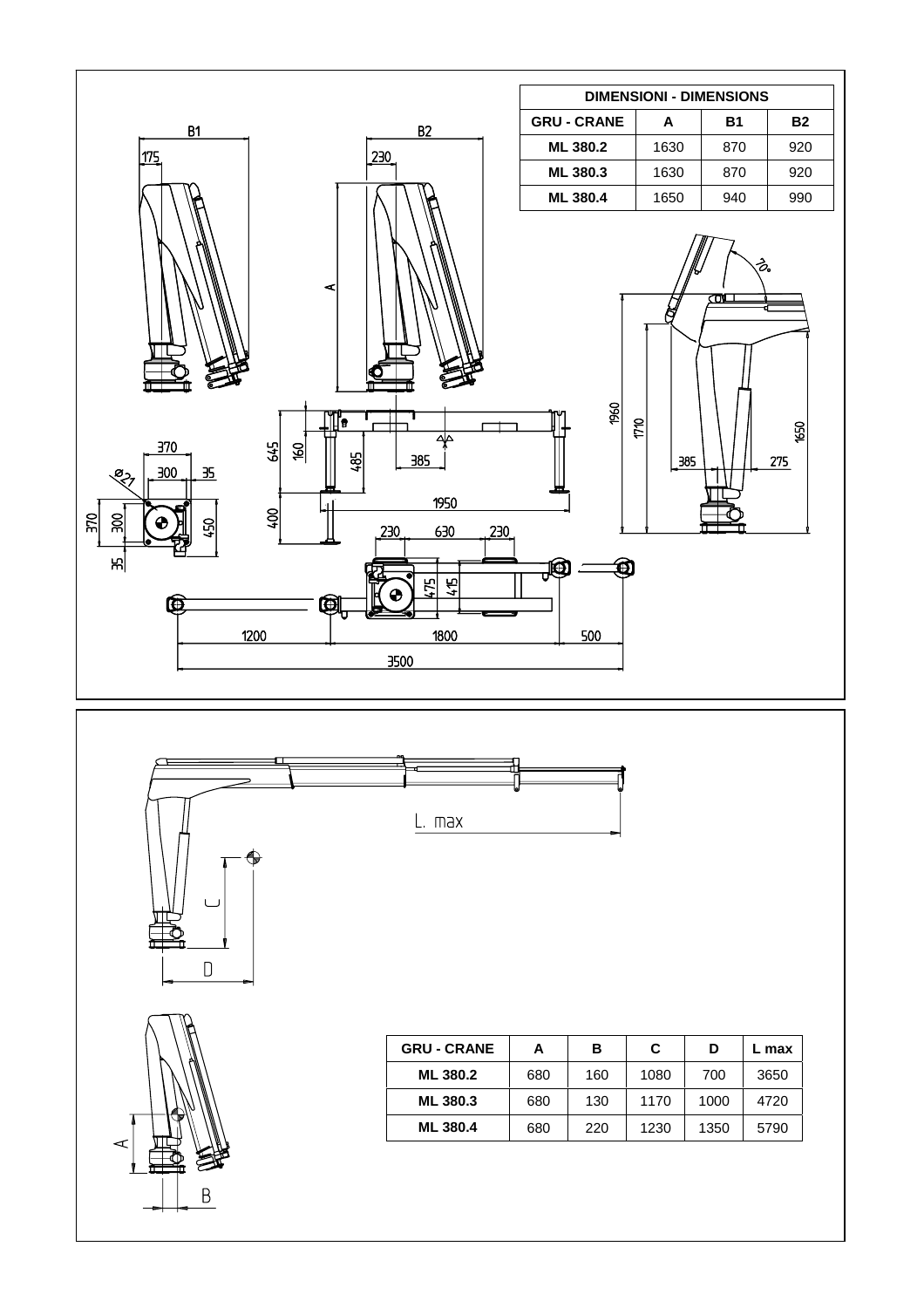| <b>DATI TECNICI - TECHNICAL DATA</b>          |              | <b>VERSIONE - VERSION</b> |                  |          |  |  |
|-----------------------------------------------|--------------|---------------------------|------------------|----------|--|--|
|                                               | <b>U.M.</b>  | ML 380.2                  | ML 380.3         | ML 380.4 |  |  |
| CAPACITA' DI SOLLEVAMENTO                     |              | 37                        |                  |          |  |  |
| <b>CRANE RATING</b>                           | <b>kNm</b>   |                           |                  |          |  |  |
| N° SFILATE STANDARD<br>(IDRAULICHE)           |              |                           |                  |          |  |  |
| <b>STANDARD EXTENSIONS Nr</b><br>(HYDRAULICS) | $N^{\circ}$  | 2H                        | 3H               | 4H       |  |  |
| <b>SBRACCIO STANDARD</b>                      |              |                           | 4.72             |          |  |  |
| STANDARD OUTREACH                             | m            | 3.65                      |                  | 5.79     |  |  |
| ANGOLO DI ROTAZIONE                           | $\mathbf{o}$ | $360^\circ$               |                  |          |  |  |
| <b>SLEWING ANGLE</b>                          |              |                           |                  |          |  |  |
| <b>INCLINAZIONE MASSIMA</b>                   | $\mathbf{o}$ | $5^{\circ}$               |                  |          |  |  |
| MAXIMUM ANGLE SLOPE                           |              |                           |                  |          |  |  |
| COPPIA DI ROTAZIONE                           | <b>kNm</b>   | 4.8                       |                  |          |  |  |
| <b>SLEWING TORQUE</b>                         |              |                           |                  |          |  |  |
| ALTEZZA SOLLEVAMENTO MAX. DALLA BASE          | m            | 5.00                      | 6.00             | 7.00     |  |  |
| MAX. LIFTING HEIGHT FROM CRANE BASE           |              |                           |                  |          |  |  |
| PORTATA CONSIGLIATA                           | l/min        | $12 \div 15$              |                  |          |  |  |
| SUGGESTED OIL FLOW                            |              |                           |                  |          |  |  |
| PRESSIONE MAX, DI ESERCIZIO                   | bar          | 220                       |                  |          |  |  |
| <b>MAX. WORKING PRESSURE</b>                  |              |                           |                  |          |  |  |
| VERS. "H"<br>PESO GRU BASE                    |              | 310                       | 345              | 375      |  |  |
| <b>BASIC CRANE WEIGHT</b><br>VERS. "E"        | kg           | 330                       | 365              | 395      |  |  |
| PESO BASAMENTO CON STABILIZZATORI ESTENDIBILI |              | $158 \div 160$            |                  |          |  |  |
| BASE WEIGHT WITH EXTENDABLE STABILIZERS       | kg           |                           |                  |          |  |  |
| PESO TRAVERSA 2 STABILIZZATORI ESTENDIBILI    |              | $69 \div 83$              |                  |          |  |  |
| BEAM WEIGHT WITH 2 EXTENDABLE STABILIZERS     | kg           |                           |                  |          |  |  |
| ASSORBIMENTO MOTORE GRU ELETTROIDR, 12V       | A            |                           |                  |          |  |  |
| MOTOR ABSORPTION FOR ELECTROHYDR. CRANE 12V   | min/max      | 80/260                    | 80/260<br>80/260 |          |  |  |
| ASSORBIMENTO MOTORE GRU ELETTROIDR, 24V       | A            |                           | 50/160           |          |  |  |
| MOTOR ABSORPTION FOR ELECTROHYDR. CRANE 24V   | min/max      | 50/160                    | 50/160           |          |  |  |

| <b>SPECIFICHE ARGANO - WINCH SPECIFICATIONS</b> | <b>U.M.</b> |                   |  |  |  |  |
|-------------------------------------------------|-------------|-------------------|--|--|--|--|
| ARGANO TIRO DIRETTO MAX. (3°STRATO)             |             | 990 ("CE")        |  |  |  |  |
| MAX. WINCH SINGLE LINE CAPACITY (3rd LAYER)     | kg          | 1000 (EXTRA "CE") |  |  |  |  |
| <b>DIAMETRO FUNE</b>                            |             |                   |  |  |  |  |
| ROPE DIAMETER                                   | mm          | 8                 |  |  |  |  |
| LUNGHEZZA FUNE                                  |             |                   |  |  |  |  |
| ROPE LENGTH                                     | m           | 30                |  |  |  |  |
| PESO KIT ARGANO                                 |             |                   |  |  |  |  |
| WINCH KIT WEIGHT                                | kg          | 75                |  |  |  |  |

| <b>VERSIONE - VERSION</b> | <b>DESCRIZIONE</b> | <b>DESCRIPTION</b> |
|---------------------------|--------------------|--------------------|
| "F" 12V                   | ELETTROIDRAULICA   | ELECTROHYDRAULIC   |
| "F" 24V                   | ELETTROIDRAULICA   | ELECTROHYDRAULIC   |
| "Н"                       | <b>IDRAULICA</b>   | <b>HYDRAULIC</b>   |

| <b>TEMPI DI FUNZIONAMENTO</b> |                                             |                                         |       | <b>OPERATING TIMES</b>                     |                                                |       |       |                                                |       |       |
|-------------------------------|---------------------------------------------|-----------------------------------------|-------|--------------------------------------------|------------------------------------------------|-------|-------|------------------------------------------------|-------|-------|
| VERS.                         | <b>ROTAZIONE</b><br><b>SLEWING</b><br>(rpm) | <b>SOLLEVAMENTO</b><br>LIFTING<br>(sec) |       | <b>DISCESA</b><br><b>LOWERING</b><br>(sec) | <b>USCITA</b><br><b>EXTENSION OUT</b><br>(sec) |       |       | <b>RIENTRO</b><br><b>EXTENSION IN</b><br>(sec) |       |       |
|                               |                                             | p min                                   | p max |                                            | 380.2                                          | 380.3 | 380.4 | 380.2                                          | 380.3 | 380.4 |
| "E" 12/24V                    | 1.5                                         | 27                                      | 40    | 18                                         | 24                                             | 32    | 39    | 14                                             | 19    | 23    |
| "H" (PTO)                     | . 6. ا                                      | 23                                      |       | 18                                         | 24                                             | 32    | 39    | 14                                             | 19    | 23    |

p min: pressione min. di esercizio - min. working pressure<br>p max: pressione max. di esercizio - max. working pressure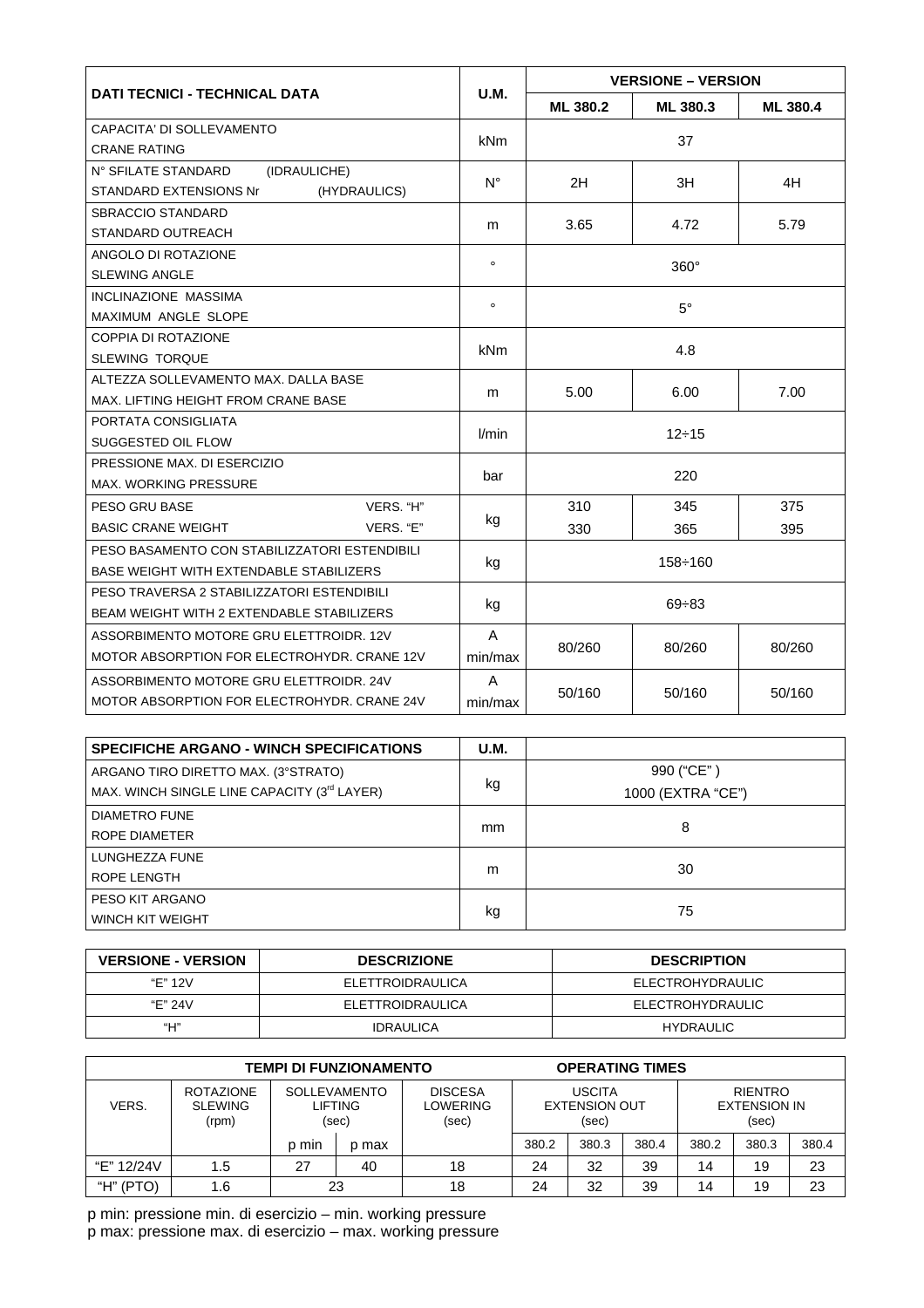

Nelle versioni "**SC**" e "**LM**", le prolunghe meccaniche non sono controllate dal limitatore In the "**SC**" and "**LM**" versions, the mechanical extensions are not controlled by the load limiter

 $\overline{4}$ 

 $\,$  5  $\,$ 

 $\boldsymbol{3}$ 

 $\bar{z}$ 

 $\pmb{0}$ 

 $\mathbf{1}$ 

 $\mathbf{1}$ 

 $\overline{\mathcal{L}}$ 

 $\overline{\bf 8}$ 

 $\boldsymbol{7}$ 

 $\boldsymbol{6}$